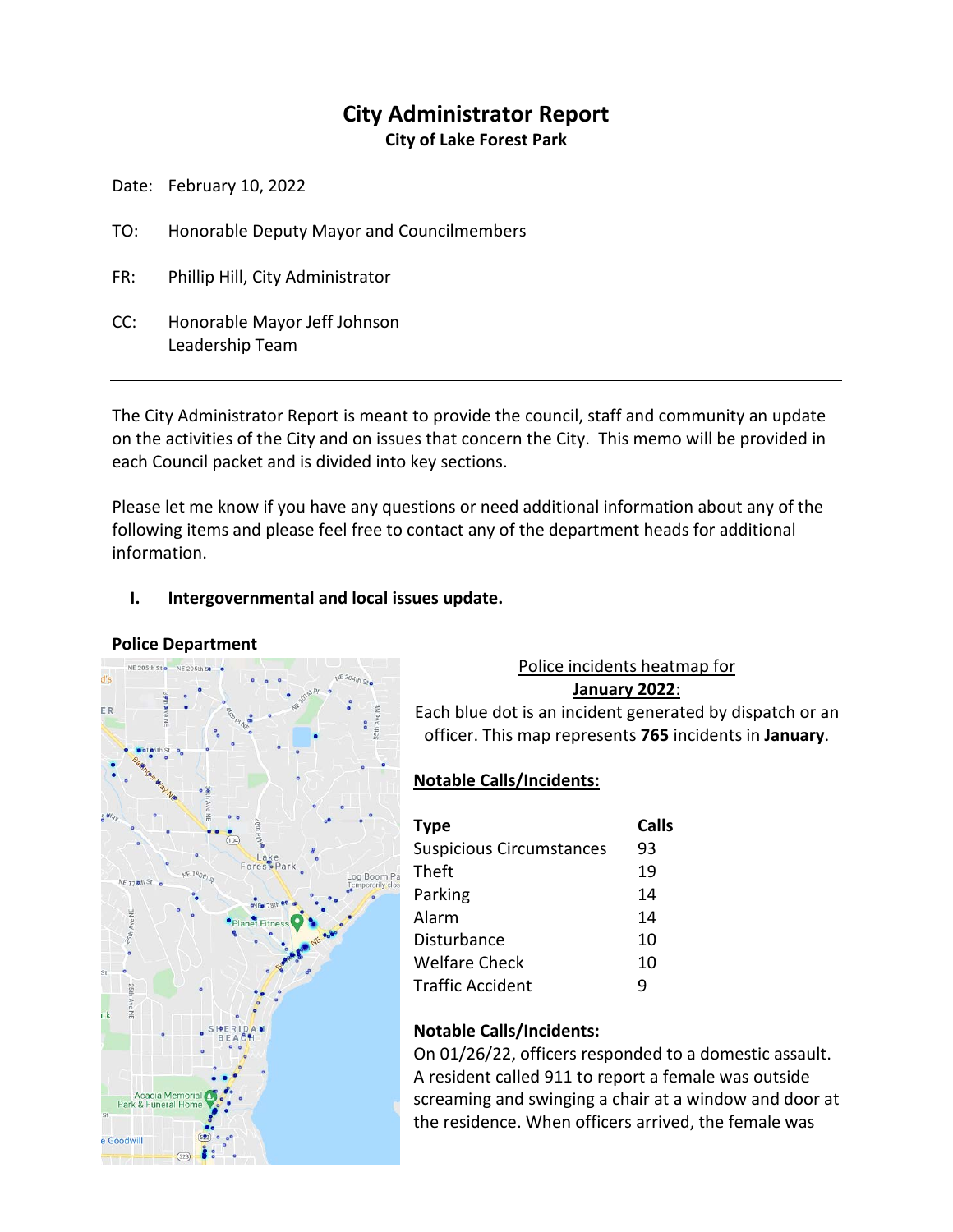holding a broom stick. The suspect was attempting to strike the victim with the broom. The victim stated the suspect attempted to hit him several times but dodged her attempts. The victim stated she had bit him in the shoulder, broke his cellphone, and damaged items in the house. The female suspect was taken into custody for DV assault and DV malicious mischief. She was then booked into King County Jail.



On 1/29/22, Officers assisted Kenmore with a one-vehicle collision in the 5700 block of NE Bothell Way. The driver was trapped and was later extricated by Northshore Fire personnel. The driver had non-life-threatening injuries and was subsequently arrested for driving under the influence (DUI). Charges are pending the outcome of toxicology lab results.



On 1/30/22, officers responded to a theft in progress at Albertson's. The store manager reported a male subject shoplifted from the store and was in a vehicle parked in front of the business (they quickly developed PC). As the officers approached, the driver shifted the vehicle to reverse and accelerated hard backwards. The officer was able to pivot his body out of the way, however the passenger sideview mirror struck his right arm (elbow area) and the suspect collided into the front of the police car.

The vehicle left and officers pursued the driver for vehicular assault. The pursuit was terminated by the supervisor as the vehicle fled towards the freeway. Officers were flagged down by a passerby who said he witnessed the vehicle on I-5 going in the wrong direction. State Patrol was notified and later learned the suspect drove onto the closed Express Lanes.

Back on scene at Albertson's, officers were notified of a female accomplice that was left by the male driver of the van. Officers conducted an area check and located her, ultimately arresting her for several outstanding arrest warrants (felony and misdemeanor) and the shoplifting incident. A check of the suspect (female ID'd him) located six outstanding arrest warrants. Efforts are underway to locate. The officer was evaluated by aid. The patrol vehicle sustained front corner bumper damage.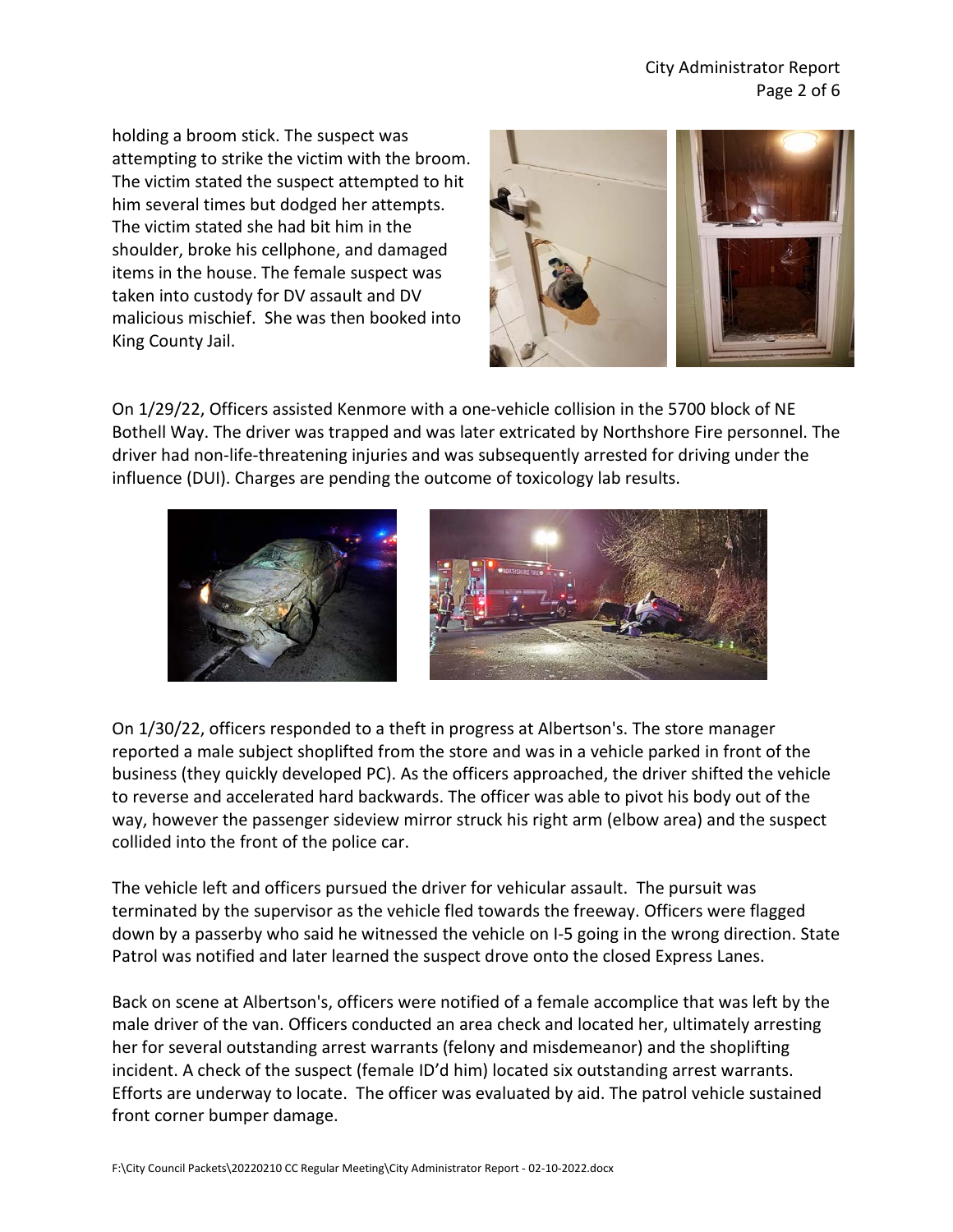#### **New Lateral Officer**



The Lake Forest Park Police Department would like to welcome our newest police officer, Scott Benjamin. Originally form Portsmouth, VA, Scott moved in the Puget Sound area in 2009. Scott served in the US Navy for 26 years. He was honorably discharged in 2017 with the rank of Senior Chief Petty Officer.

In 2017, Scott was hired by Duvall Police. He spent most of his time on patrol, but

he also had additional duties like Field Training Officer, Bicycle Officer, Fleet Manager, etc. From 2017 to 2021, Scott received numerous commendations and awards from leaders and peers at Duvall PD. Scott is married to Stephanie and has two grown children. We are grateful that he decided to join our team and serve our community. Welcome aboard Scott!



#### **Training**

Several Lake Forest Park Police Officers participated in a multi-agency tactical medicine training. Utilizing a mix of classroom presentation and hands-on skills practice, specialized military personnel from the Western Regional Counterdrug Training Center, taught our Officers how to treat and manage trauma patients in a civilian environment.





Lake Forest Park recognizes that our Officers are often the first ones to arrive at a scene where a sick or injured person needs immediate assistance, and we want to be able to render appropriate medical aid until EMT or qualified medical personnel can take over patient care.

#### RADAR



The Department of Justice's Bureau of Justice Assistance has awarded the City of Shoreline, in partnership with Center for Human Services and the North Sound RADAR Navigator Program, a Connect and Protect: Law Enforcement Behavioral Health Responses Grant in the amount of \$500,000 over three project years!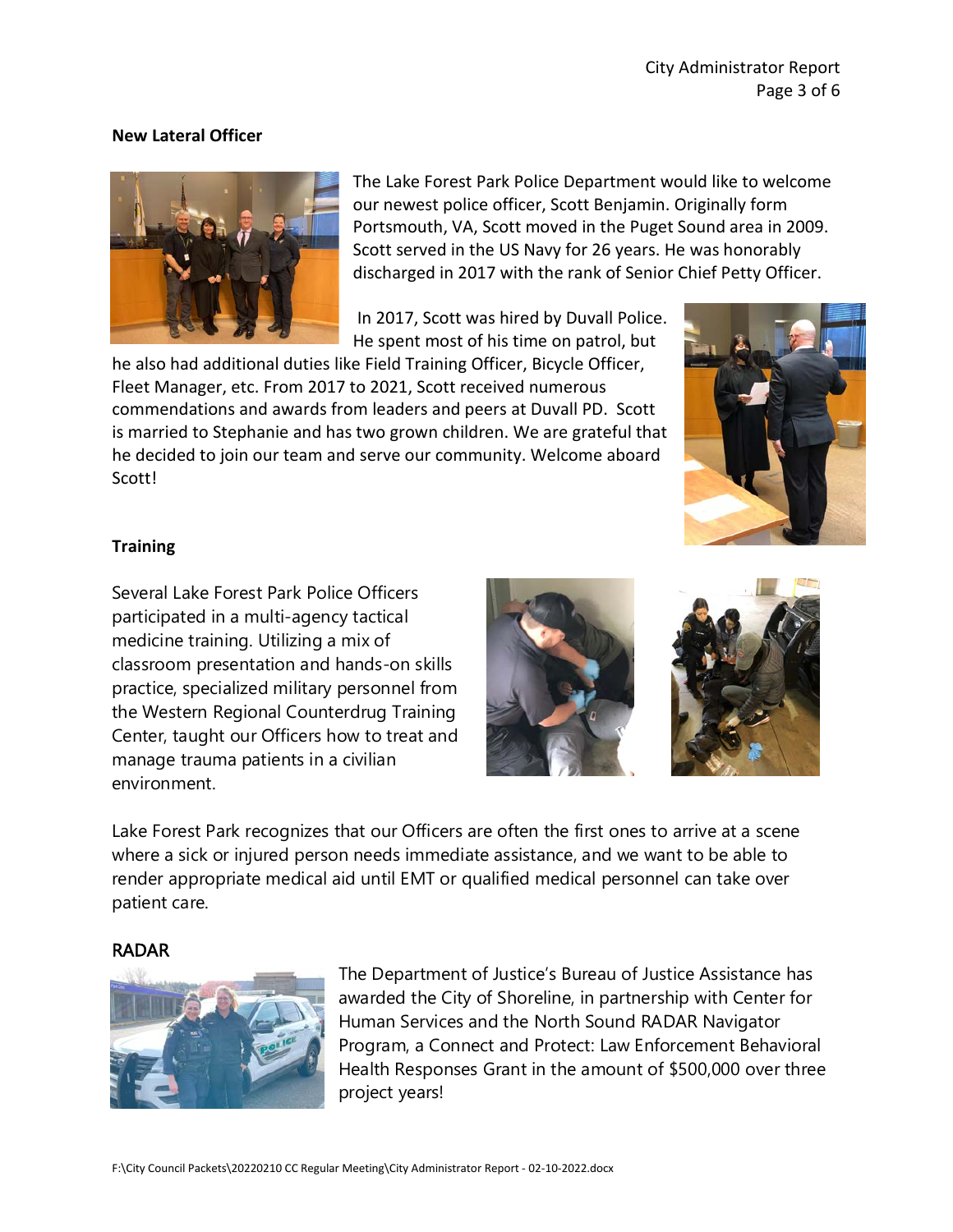#### **Public Works Department:**

We have received two calls late this week regarding the particulate matter emanating from Acacia's crematory. Our building official, Calvin Killman, is currently working to determine what, if any, action is required.

The Public Works Crew recently performed shoulder repair work and pavement markings.

Shoulder repair on 3000 block of NE 180<sup>th</sup> Street



• Pavement markings on Brookside Boulevard near 44 Avenue NE



#### **II. Internal City Information**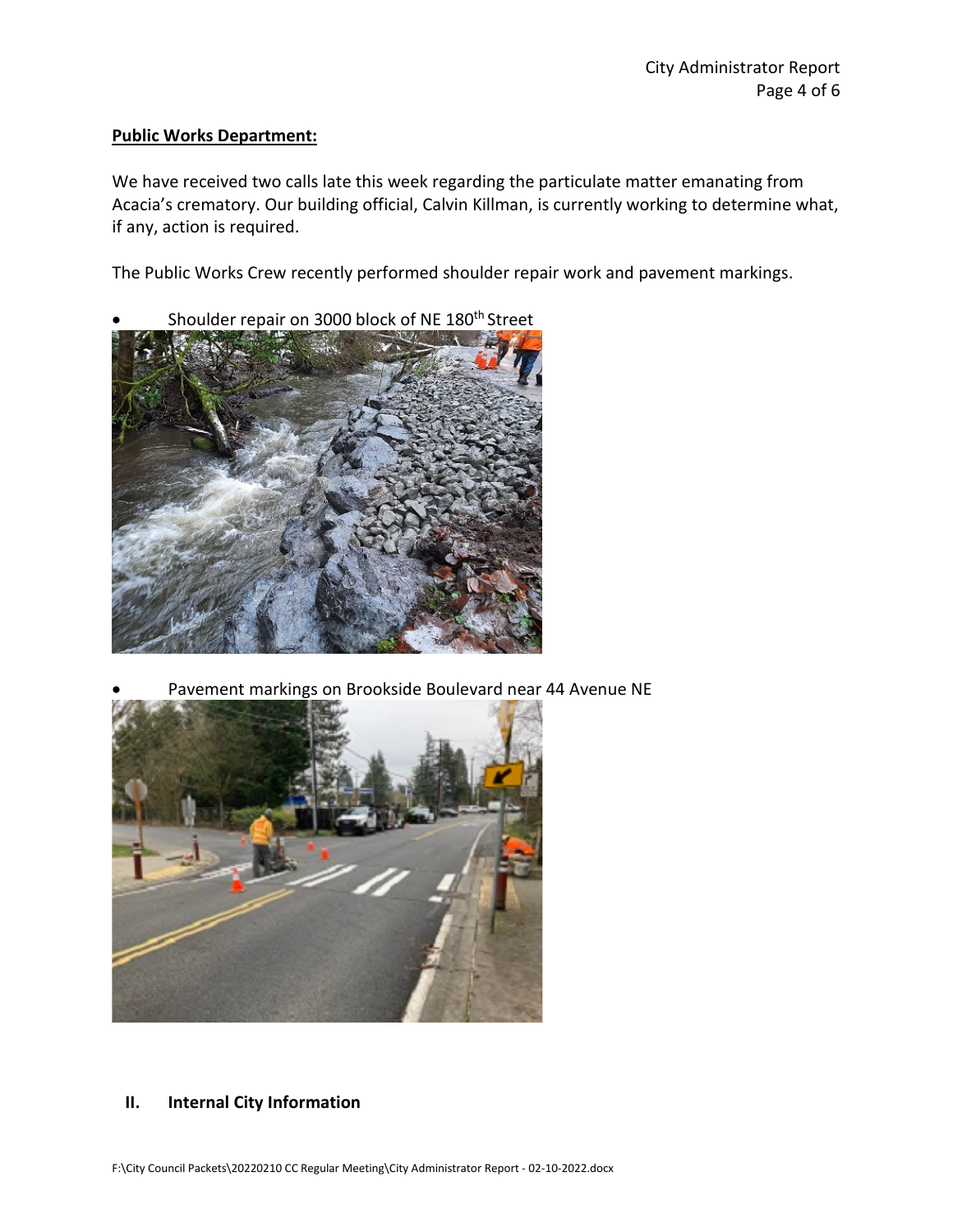- **III. Council Information**
- **IV. Response to Citizen and Council Comments**
- **V. Contract Reporting**
- **VI. Legislative Update**
- **VII. Community Events**
- **VIII. Upcoming City Sponsored Events**
- **IX. Meetings Calendar**

#### **[Planning Commission Meeting \(virtual meeting\)](https://www.cityoflfp.com/Calendar.aspx?EID=2289&month=2&year=2022&day=4&calType=0)**

February 8, 2022, 7:00 PM - 9:00 PM

This meeting will be held virtually. City Hall is currently closed to the public. Please review information provided on the agenda, once it is available, for details on how to participate in the meeting.

#### **[North King County Coalition on Homelessness](https://www.cityoflfp.com/Calendar.aspx?EID=2265&month=2&year=2022&day=4&calType=0)**

February 10, 2022, 1:00 PM - 3:00 PM This meeting will be held virtually.

#### **[City Council Work Session Meeting \(virtual meeting\)](https://www.cityoflfp.com/Calendar.aspx?EID=2181&month=2&year=2022&day=4&calType=0)**

February 10, 2022, 6:00 PM - 7:00 PM

Unless otherwise noted on the agenda, this meeting will be held virtually. Please review information provided on the agenda, once it is available, for details on how to participate in the meeting.

#### **[City Council Regular Business Meeting \(virtual meeting\)](https://www.cityoflfp.com/Calendar.aspx?EID=2193&month=2&year=2022&day=4&calType=0)**

February 10, 2022, 7:00 PM - 9:00 PM

Unless otherwise noted on the agenda, this meeting will be held virtually. Please review information provided on the agenda, once it is available, for details on how to participate in the meeting.

**[City Council Committee of the Whole Special Meeting \(virtual meeting\)](https://www.cityoflfp.com/Calendar.aspx?EID=2238&month=2&year=2022&day=4&calType=0)** February 14, 2022, 6:00 PM - 7:30 PM